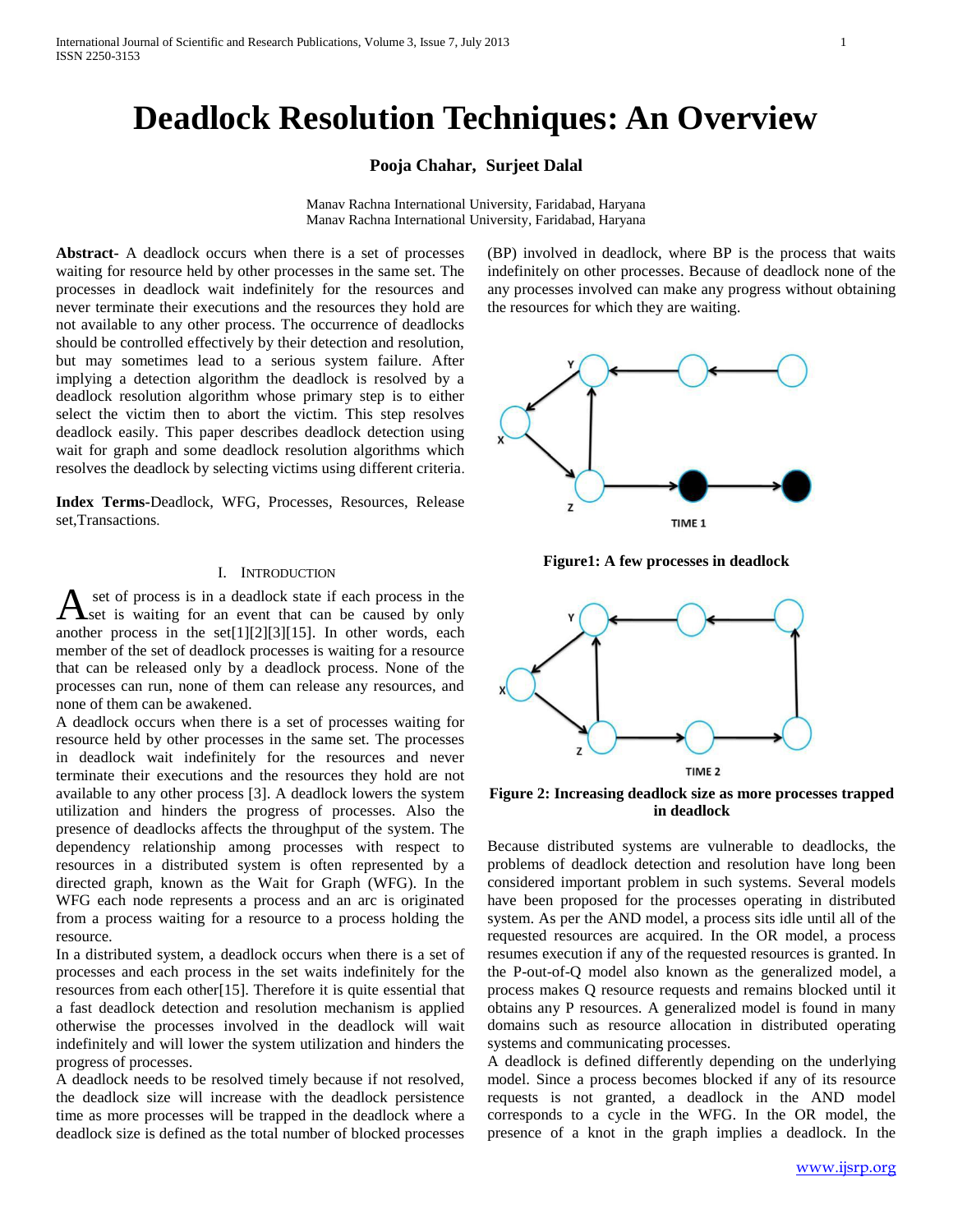International Journal of Scientific and Research Publications, Volume 3, Issue 7, July 2013 2 ISSN 2250-3153

generalized model a deadlock involves a more complex topology in the WFG. A cycle is a necessary but not sufficient condition for deadlock in this model.

## II. WAIT FOR GRAPH

Deadlock detection is the process of actually determining that a deadlock exists and identifying the processes and resources involved in the deadlock. The basic idea is to check allocation against resource availability for all possible allocation sequences to determine if the system is in deadlocked state. Of course, the deadlock detection algorithm is only half of this strategy. Once a deadlock is detected, there needs to be a way to recover several alternatives exists:

- Temporarily prevent resources from deadlocked processes.
- Back off a process to some check point allowing preemption of a needed resource and restarting the process at the checkpoint later.
- Successively kill processes until the system is deadlock free. These methods are expensive in the sense that each iteration calls the detection algorithm until the system proves to be deadlock free. The complexity of algorithm is O(N2) where N is the number of proceeds. Another potential problem is starvation; same process killed repeatedly.

The simplest and easiest way to detect deadlock is wait for graph. A wait-for graph in computer science is a directed graph used for deadlock detection in operating systems and relational database systems. In computer science, a system that allows concurrent operation of multiple processes and locking of resources and which does not provide mechanisms to avoid or prevent deadlock must support a mechanism to detect deadlocks and an algorithm for recovering from them. One such deadlock detection algorithm makes use of a wait-for graph to track which other processes a process is currently blocking on. A wait for graph is a graph that consists of set of edges (E) and vertices (V). Processes are represented by vertices. In a wait-for graph, an edge from process  $P_i$  to  $P_j$  implies  $P_j$  is holding a resource that P<sub>i</sub>needs and thus  $P_i$  is waiting for  $P_j$  to release its lock on that resource. A deadlock exists if the graph contains any cycles. The wait for graph scheme is applicable to a resource allocation system with multiple instances of each resource type.



**Figure 3: Wait for graph for deadlock detection.**

In figure 3,  $P_i$ ,  $P_i$  and  $P_k$  represents the processes in deadlock. An edge from  $P_i$  to  $P_j$  represents that  $P_i$  is waiting for resource x that is currently hold by  $P_i$  and so on.

### III. DEADLOCK RESOLUTION

Deadlock detection is the process of actually determining that a deadlock exists and identifying the processes and resources involved in the deadlock. The basic idea is to check allocation against resource availability for all possible allocation sequences to determine if the system is in deadlocked state. The deadlock detection and resolution algorithm always require that transactions should be aborted .For this reason several issues must be carefully considered.

1) Aborts are more expensive than waits.

2) Unnecessary aborts result in wasted system resources.

3) Optimal concurrency requires that the number of aborted transactions be minimized

These factors must be considered so that the transaction being aborted will have the least impact on system performance and throughput[5]. Basically the deadlocks present in a system are detected by a periodic initiation of an effective deadlock detection algorithm and then resolved by a deadlock resolution algorithm and it is always tried that the resolution algorithm used does not cause any unnecessary aborts / roll backs.

The appropriate scheme for handling deadlocks in distributed systems is detection and resolution. A typical method to resolve deadlock is to select a proper victim. The victim is to abort itself for deadlock resolution.

The primary issue of deadlock resolution is to selectively abort a subset of processes involved in the deadlock so as to minimize the overall abortion cost. This is often referred to as the minimal abort set problem. The victim (aborted) processes need to cancel all pending requests and releases all acquired resources so that false deadlocks detection and resolution could be avoided.

Usually, the deadlocks are resolved by aborting deadlocked processes. Therefore, two facts have to be considered when analyzing the cost associated to deadlock resolution algorithms: the cost of detecting a deadlock and the time that the aborted processes have wasted. Deadlock situations when detected should be resolved as soon as possible but ensuring a minimum number of abortions and only those processes should be aborted which has been selected as victim. Thus, algorithms (saferesolution algorithms) verifying the safety correctness criterion of resolving only true deadlocks should be designed

In fact the deadlock detection using wait for graph is safe detection algorithm and it is considered correct because they detect in finite time, all deadlock of the system and do not detect false deadlock[5]. Generally this algorithm doesn't take into account how a detected deadlock is resolved. It is only assumed that it is properly resolved. The algorithms do not explicitly model the resolution of detected deadlocks. Neither the system nor the code of the algorithm includes the effect of resolutions. Most of deadlock resolution algorithms abort or terminate the victim process. The only ways in which they differ is how they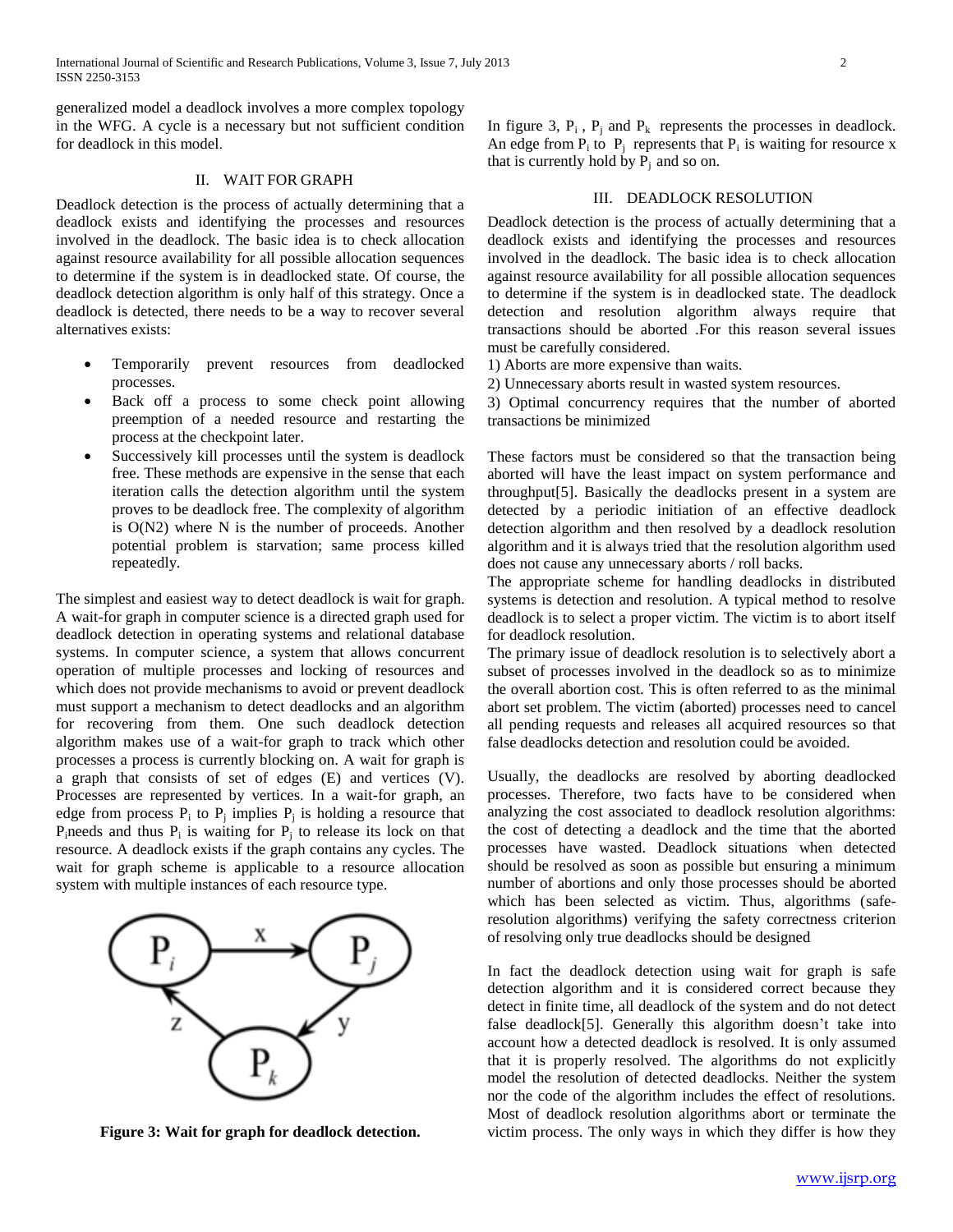select the victim. Most of the strategies of victim selection have been reviewed in the literature, the only drawback of such strategies is that it leads to abort of the victim, or they restart the victim which leads to wastage of resources, wastage of the work done by the aborted process, low throughput of system and it makes execution time of processes unpredictable. May be sometimes the aborted process have to be restarted in order to complete their work. Restarting a transaction is more expensive than waiting; therefore aborting a transaction needs to be avoided. In this paper algorithms for deadlock resolution have been discussed that uses different approaches for selecting a victim.

### IV. RESOLUTIONALGORITHMS

Here we will discuss two algorithms for deadlock resolution which uses different criterion for victim selection

## **A. Resolution by using Timestamp**

One of the most commonly used technique for deadlock resolution is timestamp based approach for selecting the victim. In this approach, a timestamp is allocated to each process as soon as it enters the system. The timestamp of the younger process is greater than the timestamp of older process. According to this approach, the victim is selected on this timestamps, the process with the higher timestamp is aborted, that is the youngest process is selected as the victim and is aborted in order to break the deadlock cycle. The goal behind choosing the youngest process as victim is that the youngest process would have used less resources and less CPU time as compared to older process. One problem with this technique is that it can cause starvation problem because every time a younger process is aborted which can starve the younger process from completion.

### **B. Resolution by using Burst time**

Another approach for selecting a victim to break deadlock cycle is considering the burst time of each process. Burst time means the CPU time needed by any process for its execution. This can also be considered as one parameter for selecting a victim. The process with maximum burst time can be aborted in order to break cycle. The problem with this technique is that it can abort the process with high burst time which has been in the system for very long i.e. an older process with high burst time can be aborted which is inefficient approach.

### **C. Resolution by Degree**

In a wait-for-graph for any system, the degree of any vertex denoting a process determines how many resources a process is holding and how many resources a process is requesting. There are two types of degrees in a directed WFG:

- 1. **In-degree**: In-degree means the number of edges coming to any node of WFG and it denotes number of request for resources held by a process.
- **2. Out-degree**: Out-degree means the number of edges going out of a node in WFG denoting number of request for resources done by the node.

In resolution by degree, degree of each process is calculated and process having highest degree is aborted. Degree of any process can be calculated by taking sum of in-degree and out-degree.

## **D. Resolution by combination of Timestamp and Burst time**

Another approach for selecting victim for deadlock is using both timestamp and burst time in combination. Select a process as victim which is younger and has high burst time for resolving deadlock. The advantage with this approach is younger process which will take maximum execution time will be aborted to allow processes with less execution time to complete first.

## **E. Resolution by combination of Burst time and Degree**

Another combination for resolving deadlock is considering Burst time and Degree both for selecting a victim. Process with high burst time and high degree should be aborted that means a process which is having more resource request and will take high time to complete will be aborted. Although, there is still the problem of older process to be aborted but the advantage with this approach is aborting process with high burst time and high degree will release maximum resources needed for completion of other process with less execution time needed.

# **F. Resolution by combination of Degree and Timestamp**

Taking degree and timestamp both in combination for resolving deadlock can prove to be another technique for deadlock resolution. A younger transaction with high degree will be aborted.The problem of starvation in considering only timestamp will be avoided in this case as degree of the node is also considered along with timestamp in order to select victim for resolving deadlock in the system.

## **G. Time Efficient Deadlock Resolution Algorithm**

Deadlock is a major concern in a distributed system, since resources are shared among processes at sites distributed across a network. One of the most accepted methods of deadlock handling is detection and resolution. Both deadlock prevention and avoidance strategies are conservative solutions, whereas deadlock detection is optimistic[15]. In deadlock detection and resolution, deadlocks are allowed to occur[3][15]. Periodically, or on certain conditions, a detection algorithm is executed; if any deadlock state is found, resolution is undertaken. To resolve a detected deadlock, the system must abort one or more processes involved in the deadlock and release the resources allocated to the aborted processes. Here deadlock resolution with reusable resources is considered. In resolving a deadlock state, it is desirable to minimize the number of processes to abort to make the system deadlock-free. Concept of release set is introduced here. A release set is a set of one or more processes that can be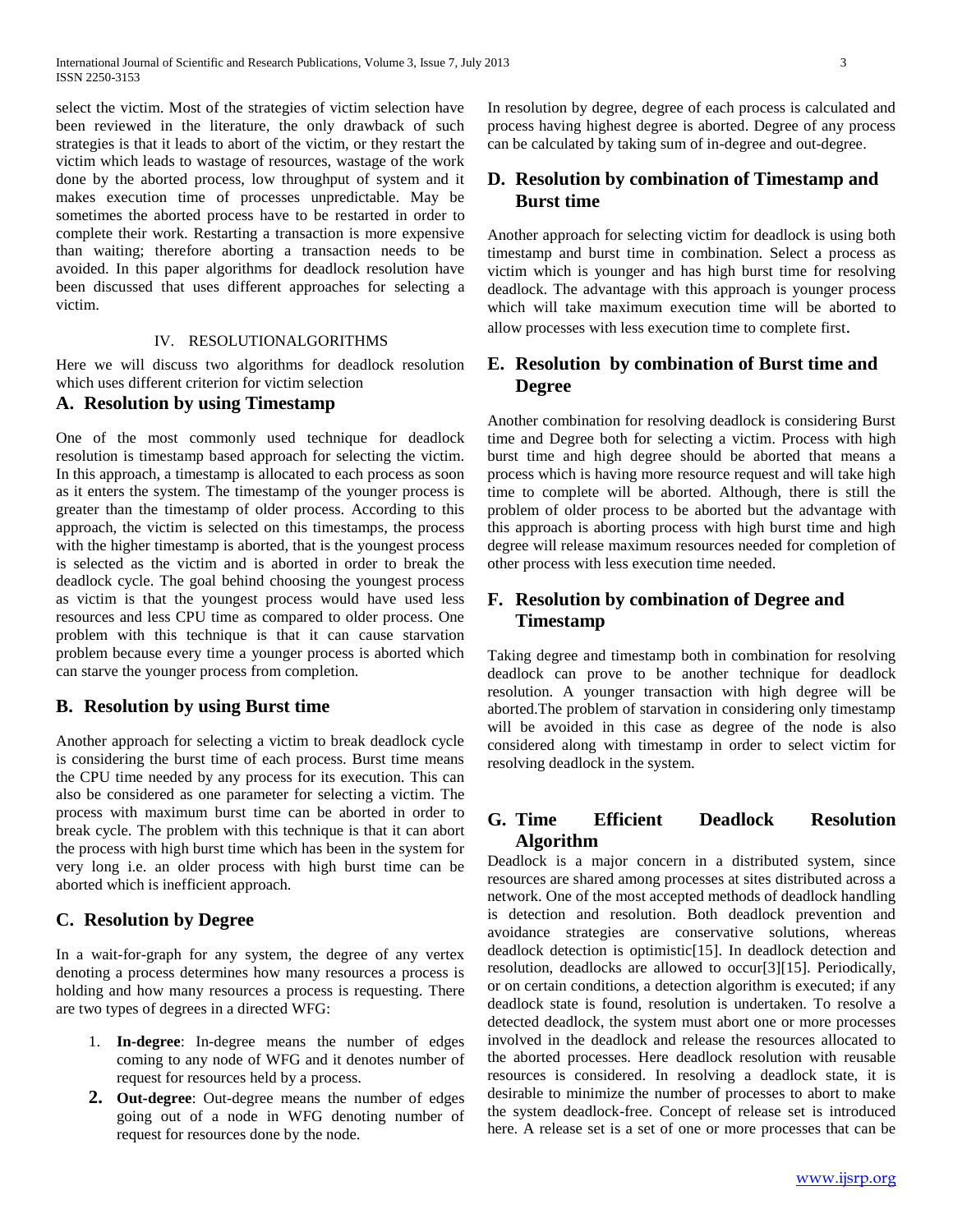reduced if a process is aborted and its resources are released[15]. The release set is represented by  $R(p_i)$ . For example release set of process  $P_7$  and  $P_5$  in figure 4 is  $R(P_7) = \{P_8\}$  and  $R(P_5) = \{P_6, P_7, P_8\}$  $P_8$ .



**Figure 4: Deadlock cycle**

Here two criterions for victim selection are considered. According to criterion 1 abort P such that  $|R(p)| = max\{|R(p_i)|,$  $1 \le i \le Np$  where Np is the number of processes that are reduced. Using Criterion 1 in the example of figure 4,  $P_6$ or  $P_6$  is chosen.

The second criterion for deadlock resolution that is present concerns counting the number of cycles that involve resources hold by a process i.e resources hold by a process is involved in how many deadlock cycles. A deadlock vector d is defined such that  $d_i = c$  represents that vertex i is involved in c different cycles. Now according to criterion 2 for each process in the RAG, we sum the numbers of cycles to which the resources held by the process are bound. A good victim candidate is then a process which maximizes deadlock vector. In figure 4, p6 holds two resources, each of which are involved in one cycle. All other processes in figure 4 hold one resource, each of which are involved in one cycle. Thus,  $P_6$  with  $d_6 = 2$  would unambiguously be chosen by Criterion 2.



**Figure 5: Deadlock Cycle**

In figure 5,  $P_8$ holds one resource which is involved in two cycles, P<sup>9</sup> holds two resources, each of which are involved in one cycle, and  $P_7$  holds two resources, one which is involved in one cycle and one which is involved in two cycles. In other words,  $d_7 = 2$ and  $P_7 = 3$ ; thus,  $P_7$  would be selected by Criterion 2. In both our example RAGS, only a single process is aborted by Criterion 2.

#### **H. VGS Algorithm for Deadlock Resolution**

This section describes the solution to deadlocks in distributed systems i.e. VGS Algorithm an efficient deadlock resolution algorithm. In a distributed system if deadlock is detected at a site, then the site coordinator can apply VGS algorithm to resolve the deadlock[15]. This algorithm is based on the mutual cooperation of the transactions and is described as follows:



**Figure 6: A deadlock cycle**

Ti REQUESTS Ri+1 Ti+1 REQUESTS Ri+2

.

. Tn-1 REQUESTS Rn TN REQUESTS Ri







**Figure 8: Ti, Tn-1 executing successfully.**

Suppose Ti, Ti+1, Ti+2………Tn are the transactions involved in a deadlock. They form a deadlock cycle such that Ti holds resource Ri, Ti+1 holds resource Ri+1, Ti+2 holds resource Ri+2…………..Tn holds Rn and Ti is requesting for resource Ri+1 , Ti+1 is requesting for resource Ri+2 ……,Tn is requesting for Ri. Since each transaction is holding a resource and waiting indefinitely for other resource held by the other